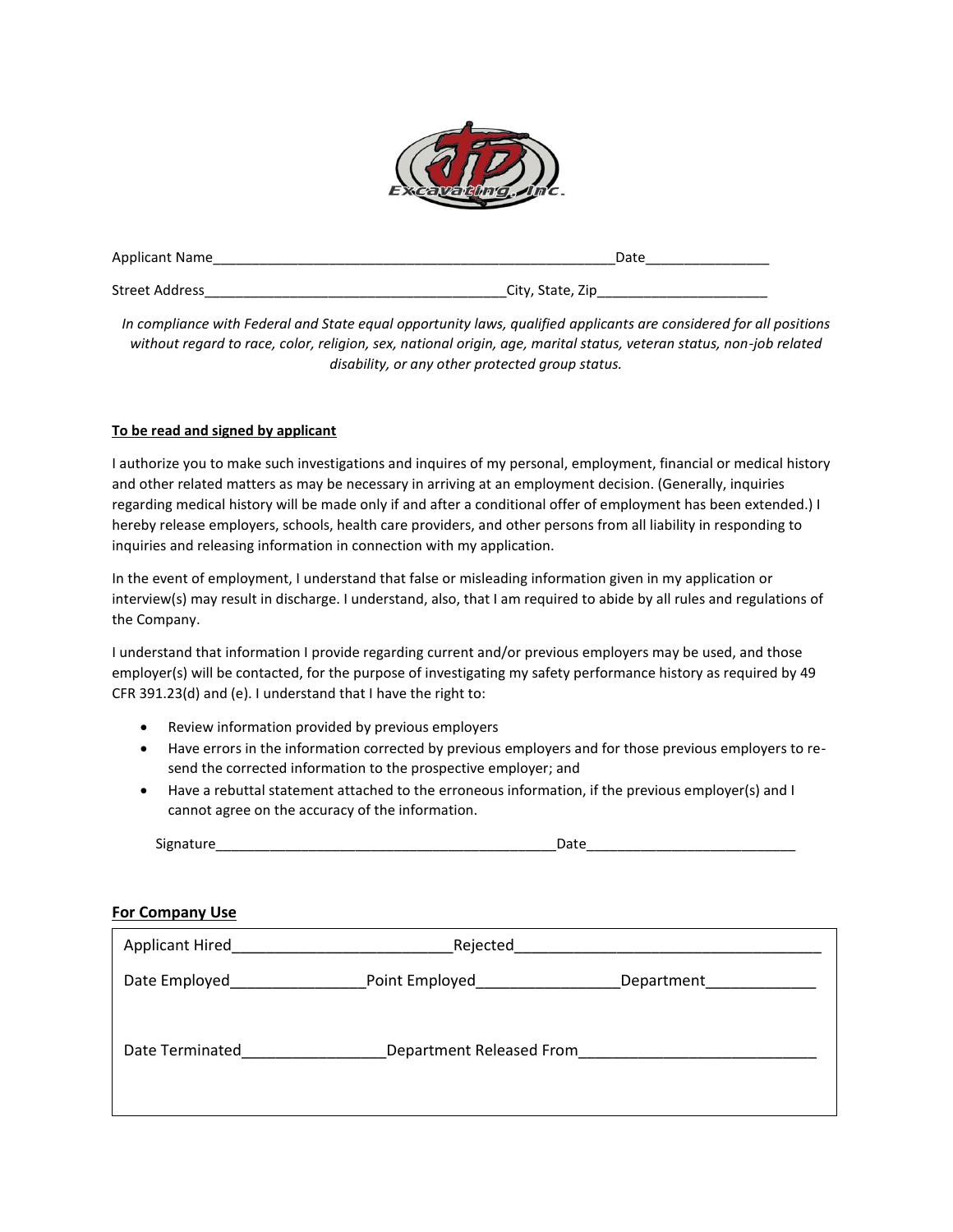**Application to Complete**

(answer all questions-please print)

| Date of Application: _______________________                                                                                                                                                                                   |                                        |        |      |                                  |                                                                                                                           |  |
|--------------------------------------------------------------------------------------------------------------------------------------------------------------------------------------------------------------------------------|----------------------------------------|--------|------|----------------------------------|---------------------------------------------------------------------------------------------------------------------------|--|
|                                                                                                                                                                                                                                | Social Security Number: ______________ |        |      |                                  |                                                                                                                           |  |
| Last                                                                                                                                                                                                                           | First                                  | Middle |      | Phone Number: __________________ |                                                                                                                           |  |
|                                                                                                                                                                                                                                |                                        |        |      |                                  |                                                                                                                           |  |
|                                                                                                                                                                                                                                | Street                                 |        | City | State                            | Zip                                                                                                                       |  |
| Previous<br>Addresses:                                                                                                                                                                                                         |                                        |        |      |                                  |                                                                                                                           |  |
| (3 Years)<br>Street                                                                                                                                                                                                            |                                        |        | City | State                            | Zip                                                                                                                       |  |
| Street                                                                                                                                                                                                                         |                                        | City   |      | State                            | Zip                                                                                                                       |  |
| <b>Street</b>                                                                                                                                                                                                                  |                                        | City   |      | <b>State</b>                     | Zip                                                                                                                       |  |
| Do you have the legal right to work in the United States?                                                                                                                                                                      |                                        |        |      |                                  |                                                                                                                           |  |
| Date of Birth________________Can you provide proof of age?_____________                                                                                                                                                        |                                        |        |      |                                  |                                                                                                                           |  |
| Are you currently employed?________________If not, how long since leaving last employment?_________                                                                                                                            |                                        |        |      |                                  |                                                                                                                           |  |
|                                                                                                                                                                                                                                |                                        |        |      |                                  |                                                                                                                           |  |
|                                                                                                                                                                                                                                |                                        |        |      |                                  | Have you ever been convicted of a Felony?______________________If yes, please explain fully on a separate sheet of paper. |  |
| Conviction of a crime is not an automatic bar to employment-all circumstances will be considered.                                                                                                                              |                                        |        |      |                                  |                                                                                                                           |  |
| Is there any reason you might be unable to perform the functions of the job for which you applied?                                                                                                                             |                                        |        |      |                                  |                                                                                                                           |  |
| If yes, please explain: example and a series of the series of the series of the series of the series of the series of the series of the series of the series of the series of the series of the series of the series of the se |                                        |        |      |                                  |                                                                                                                           |  |
| Driver's License Information: List all licenses held within the previous 3 years.                                                                                                                                              |                                        |        |      |                                  |                                                                                                                           |  |
| License Number_________________Class_______State_____________Exp. Date___________                                                                                                                                              |                                        |        |      |                                  |                                                                                                                           |  |
| License Number_________________Class________State____________Exp. Date___________                                                                                                                                              |                                        |        |      |                                  |                                                                                                                           |  |
| License Number_________________Class________State____________Exp. Date__________                                                                                                                                               |                                        |        |      |                                  |                                                                                                                           |  |
|                                                                                                                                                                                                                                |                                        |        |      |                                  | Have you ever had any driver's license denied, suspended, revoked, or canceled by any state agency?_______                |  |
| If yes, give state of issuance and explanation of the circumstances.                                                                                                                                                           |                                        |        |      |                                  |                                                                                                                           |  |

\_\_\_\_\_\_\_\_\_\_\_\_\_\_\_\_\_\_\_\_\_\_\_\_\_\_\_\_\_\_\_\_\_\_\_\_\_\_\_\_\_\_\_\_\_\_\_\_\_\_\_\_\_\_\_\_\_\_\_\_\_\_\_\_\_\_\_\_\_\_\_\_\_\_\_\_\_\_\_\_\_\_\_\_\_\_\_\_\_\_\_\_\_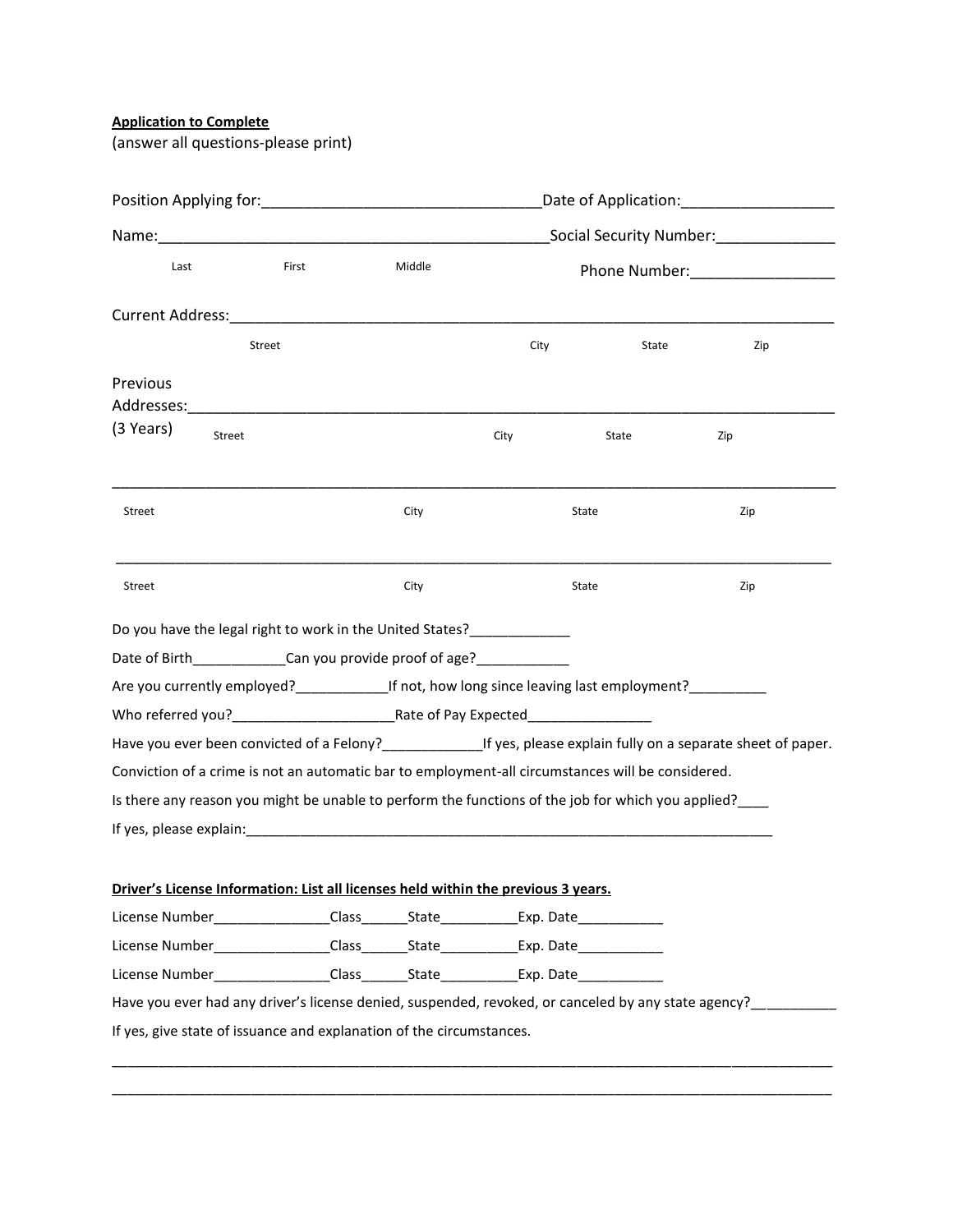### **Driving Experience**

| <b>Types of Equipment</b> | To | From | <b>Approx. Mileage Driven</b> |
|---------------------------|----|------|-------------------------------|
|                           |    |      |                               |
|                           |    |      |                               |
|                           |    |      |                               |
|                           |    |      |                               |

# **List all Traffic Violations Convictions for the Previous 3 years (Write NONE, if none.)**

| Date | Location | Violation | <b>Commercial Vehicle</b> |
|------|----------|-----------|---------------------------|
|      |          |           | Yes<br><b>No</b>          |
|      |          |           | No<br>Yes                 |
|      |          |           | No<br>Yes                 |
|      |          |           | No<br>Yes                 |
|      |          |           | No<br>Yes                 |
|      |          |           | <b>No</b><br>Yes          |

## **List all accidents for the previous 3 years (write NONE, if none)**

| Date | <b>Nature of Accident</b> | <b>Fatalities</b> | <b>Injuries</b> |
|------|---------------------------|-------------------|-----------------|
|      |                           |                   |                 |
|      |                           |                   |                 |
|      |                           |                   |                 |
|      |                           |                   |                 |

### **Employment History**

**List all employment for the previous 3 years, all driving jobs for the previous 10 years, including any gaps between employers.**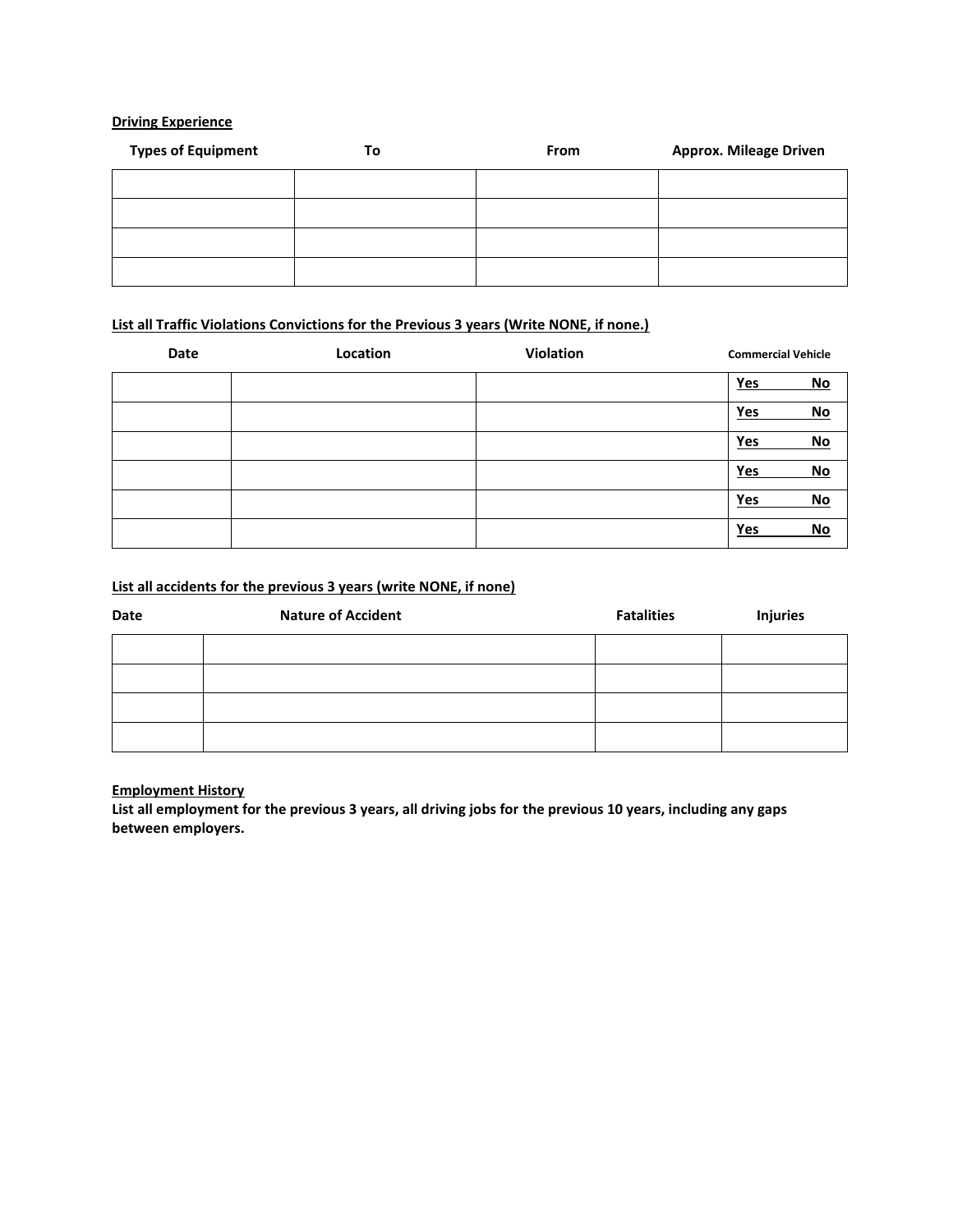|                                                                                                | Were you subject to the Federal Motor Carrier Safety Regulations during this period? Yes            | No  |  |
|------------------------------------------------------------------------------------------------|-----------------------------------------------------------------------------------------------------|-----|--|
|                                                                                                | Were you subject to 49 CFR part 40 controlled substance and alcohol testing during this period? Yes | No. |  |
|                                                                                                |                                                                                                     |     |  |
|                                                                                                |                                                                                                     |     |  |
|                                                                                                |                                                                                                     |     |  |
|                                                                                                | Were you subject to the Federal Motor Carrier Safety Regulations during this period? Yes            | No  |  |
|                                                                                                | Were you subject to 49 CFR part 40 controlled substance and alcohol testing during this period? Yes | No. |  |
|                                                                                                |                                                                                                     |     |  |
|                                                                                                |                                                                                                     |     |  |
|                                                                                                | Job Title and Duties <b>Exercise Community</b> Reason for Leaving <b>Reason for Leaving</b>         |     |  |
|                                                                                                | Were you subject to the Federal Motor Carrier Safety Regulations during this period? Yes            | No  |  |
|                                                                                                | Were you subject to 49 CFR part 40 controlled substance and alcohol testing during this period? Yes | No. |  |
|                                                                                                |                                                                                                     |     |  |
|                                                                                                |                                                                                                     |     |  |
|                                                                                                |                                                                                                     |     |  |
|                                                                                                | Were you subject to the Federal Motor Carrier Safety Regulations during this period? Yes            | No  |  |
|                                                                                                | Were you subject to 49 CFR part 40 controlled substance and alcohol testing during this period? Yes | No  |  |
|                                                                                                |                                                                                                     |     |  |
|                                                                                                |                                                                                                     |     |  |
|                                                                                                |                                                                                                     |     |  |
| Were you subject to the Federal Motor Carrier Safety Regulations during this period? Yes<br>No |                                                                                                     |     |  |
|                                                                                                | Were you subject to 49 CFR part 40 controlled substance and alcohol testing during this period? Yes | No  |  |